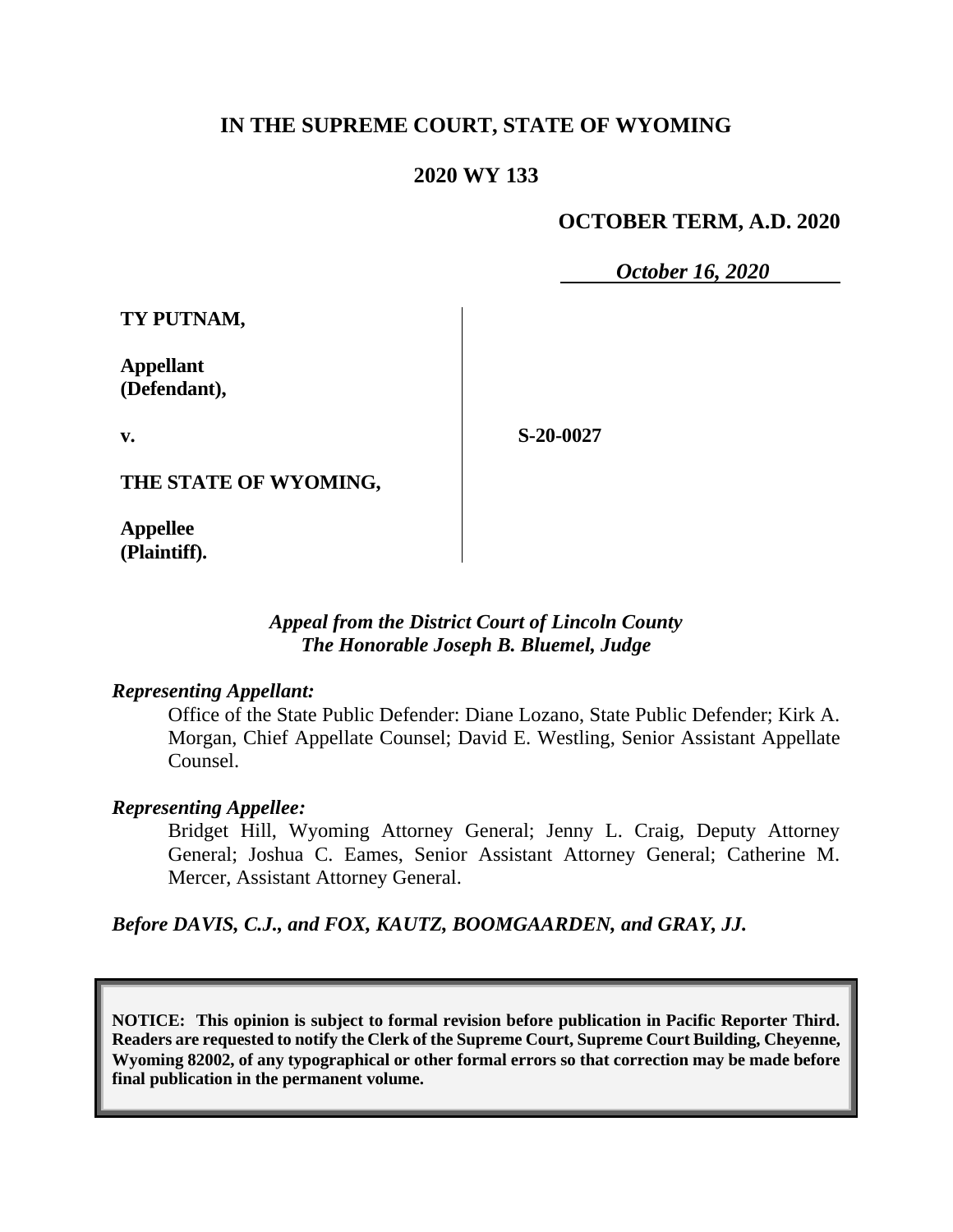### **DAVIS**, **Chief Justice.**

[¶1] A jury found Ty Putnam guilty of two counts of aggravated felony child abuse for injuries he inflicted on a minor child, PS, on November 2 and November 3, 2018. On appeal, Mr. Putnam claims that the district court erred in admitting evidence related to an incident on September 10, 2018, in which Mr. Putnam admitted to law enforcement officers that he threw a bottle at PS and bruised her head. Mr. Putnam argues that because this evidence related to a charge dismissed at the preliminary hearing, it was improper to admit it under Wyoming Rule of Evidence 404(b). We affirm.

#### **ISSUE**

[¶2] Mr. Putnam presents one issue on appeal, which he states as follows:

Did the trial court abuse its discretion when it allowed W.R.E. 404(b) evidence from misconduct that was originally charged but dismissed by the circuit court?

## **FACTS**

[¶3] In August 2018, Mr. Putnam began living with Morgan Stubblefield and her then four-month old daughter (hereinafter referred to as "PS"). Shortly thereafter, PS suffered several injuries, and by November 3, 2018, she was brought to the emergency room at Star Valley Health in Afton not breathing, and with no vital signs. Dr. Noel Stibor, a full-time emergency room physician at Star Valley Health, described PS's condition at the time as "[p]robably moments from death."

[¶4] Examination of PS revealed that there was recent trauma to her brain, which resulted in respiratory arrest. There was also old trauma to the brain, which the radiologist described as subacute, suggesting a finding of child abuse or non-accidental trauma. Due to bleeding on the brain, which would have caused death within minutes to days if it continued, PS was life-flighted to Primary Children's Hospital in Salt Lake City, Utah.

[¶5] Dr. Larissa Hines, a child abuse specialist, was called in to evaluate PS at Primary Children's. She found bruising on PS's left and right side of her neck, left forehead, the bottom of her left foot, left forearm, inside of her left ear, and scratches or abrasions on the top left side of her head. Dr. Hines also found two separate impacts to the skull, which caused a skull fracture on the right side, and also caused a subdural hematoma and pooling of blood, as well as a subdural hematoma on the left side of PS's forehead area. She also found bleeding on the brain, retinal hemorrhaging, severed veins connecting the brain and skull, and a healing fractured collarbone.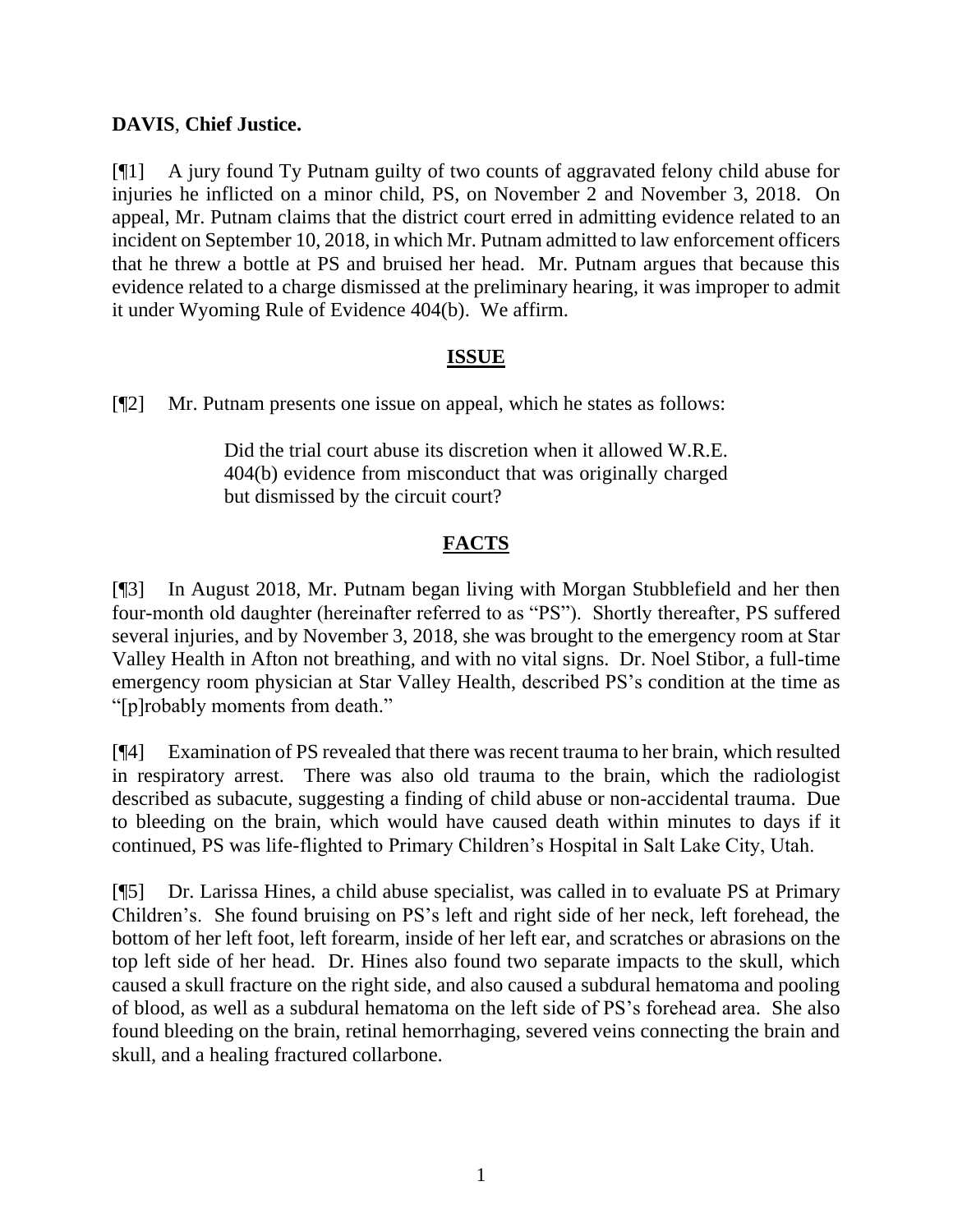[¶6] Dr. Hines diagnosed PS with abusive head trauma, inflicted trauma or child abuse, which is non-accidental abuse of a child. Dr. Robert Hoffman, Chief of Pediatric Ophthalmology at Primary Children's Hospital, opined that if PS's injuries were accidental, then she "would have had to have been an unrestrained passenger in a 60 mile an hour, head-on, motor vehicle accident or a fall off a building two stories or higher on to concrete."

[¶7] Agent Roy Warren was employed by the Lincoln County Sheriff's Department, but he was assigned to the Wyoming Division of Criminal Investigation as a task force officer. On November 4, 2018, he was called to Primary Children's Hospital because of the suspicious nature of PS's injuries. Upon arrival at the hospital, Agent Warren met with hospital personnel and interviewed Ms. Stubblefield and Mr. Putnam separately. Agent Warren also seized Mr. Putnam's and Ms. Stubblefield's cellphones as authorized by a search warrant.

[¶8] At the hospital, Mr. Putnam and Ms. Stubblefield were unable to identify any accidents or other causes for PS's injuries. Mr. Putnam explained that "he had no idea" how any of PS's injuries occurred. He said he was not aware of any accidents, falls or drops that could have caused any of her injuries. Mr. Putnam instead began to hypothesize what might have happened to cause PS's skull fracture, and "said that she had to either have been hit or slammed to the floor," but could not offer any explanation as to who might have done that. He did admit that he had caused two injuries to PS, one at the end of October by accidentally bumping PS's head trying to get her out of the car, and one in September when he tore PS's tongue flap as he tried to give her a pacifier.

[¶9] On November 9, 2018, Agent Warren consulted with Detective Travis Lanning with the Sublette County Sheriff's Office about the investigation. He asked Detective Lanning to perform an extraction of the content of the cellphones seized from Mr. Putnam and Ms. Stubblefield. Detective Lanning found two images saved in separate places on Mr. Putnam's phone. The two images were the same photograph, each depicting Ms. Stubblefield holding PS, who was wrapped in a blanket with visible bruising on her head. However, one image was modified to add writing to it. It was taken by Ms. Stubblefield and found in a text message thread that was sent from Ms. Stubblefield's phone to Mr. Putnam's phone on September 10, 2018 at 6:29 p.m. The second image was found in an application, identified by law enforcement as the secret calculator application, in a folder on Mr. Putnam's phone. It was a reproduction or screen shot of the first image, but with writing stating, "aftermath of a beat down."

[¶10] The first image was saved on Mr. Putnam's phone at 6:29 p.m., and the second image or screen shot was saved on Mr. Putnam's phone two minutes later at 6:31 p.m. The screen shot was created while Mr. Putnam's phone was connected to a phone call with Ms. Stubblefield's cellphone. Mr. Putnam's phone at the time of the call and when the image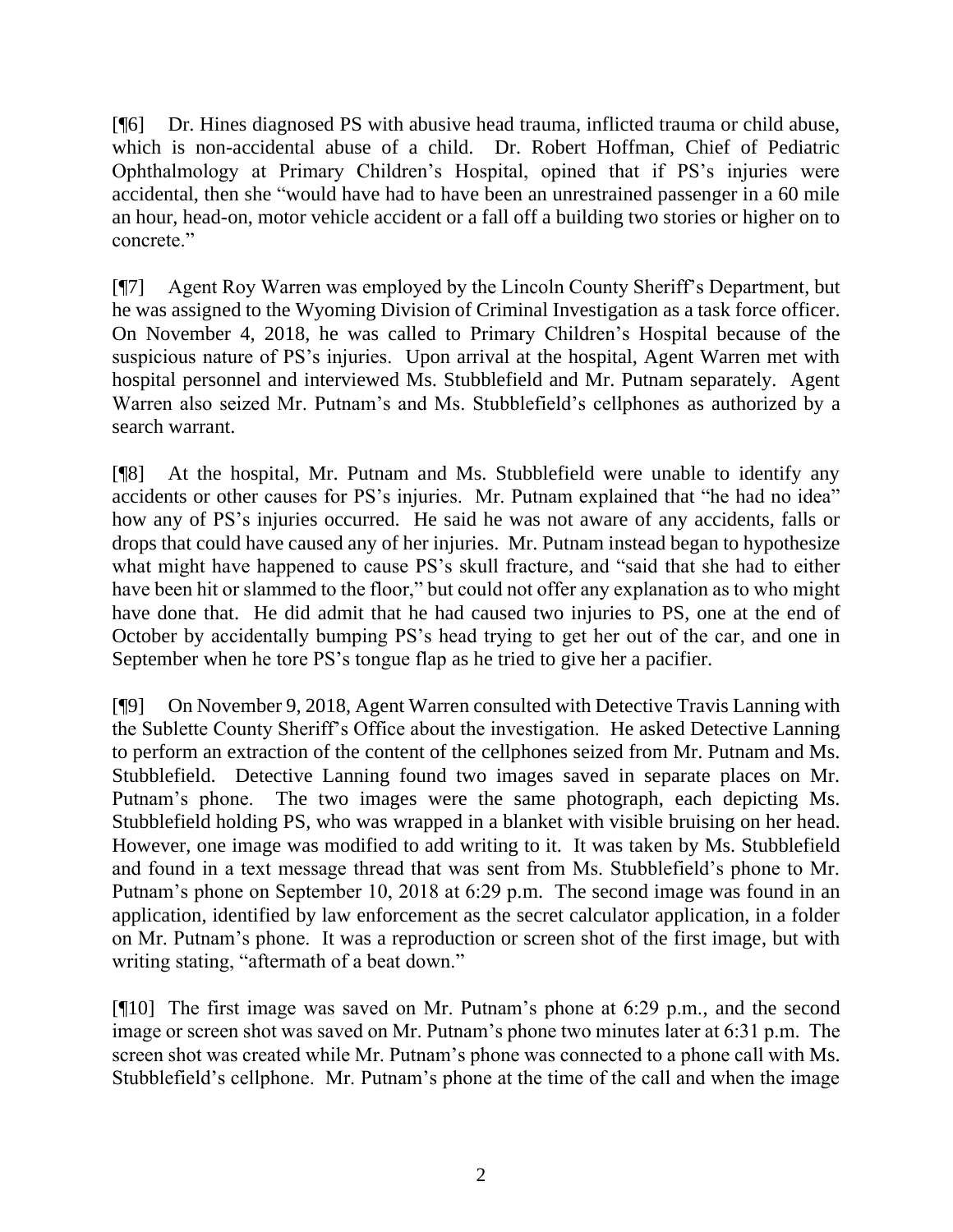was saved appeared to have been located where he worked out of town for a tow company, based on cellular tower data.

[¶11] After obtaining the images and executing the search warrant for the cellphone tower data associated with Mr. Putnam's phone, Agent Warren interviewed Mr. Putnam for a second time on January 15, 2019. During this interview, Mr. Putnam was told that he was not under arrest and that he was free to leave at any time, but he was also advised of his rights. Initially, Mr. Putnam repeated that he did not know how PS was injured or of any accidents or falls that could have caused injury. He also stated initially that he had never dropped PS and that she had never fallen while he was around.

[¶12] As the interview progressed, Mr. Putnam continued to deny that he had any knowledge of how PS suffered her injuries until he was shown the second (modified) photograph.

> Agent Carlson: Okay. What – what do you think – what do you think Morgan would do when she – when she saw that picture of the aftermath of the beat down that was taken out of the calculator app on your phone, right along with that  $-$  right along with that folder that says something along the lines – might not be an accurate quote but –

Agent Warren:  $I'll - I'll$  make it an accurate quote.

Agent Carlson: Oh, you can make the accurate quote.

Agent Warren: So a file within that secret calculator app that you had on your phone where that picture was, you have another folder that's titled, "Gonna kill this dumb little . . . ."

Mr. Putnam: What?

Agent Warren: And that was erased out of there.

Agent Carlson: So – so –

Mr. Putnam: When was it erased? I mean, I'm just –

Agent Carlson: Ty. Ty. Ty.

Mr. Putnam: I'm not the only one with a thumbprint to my phone.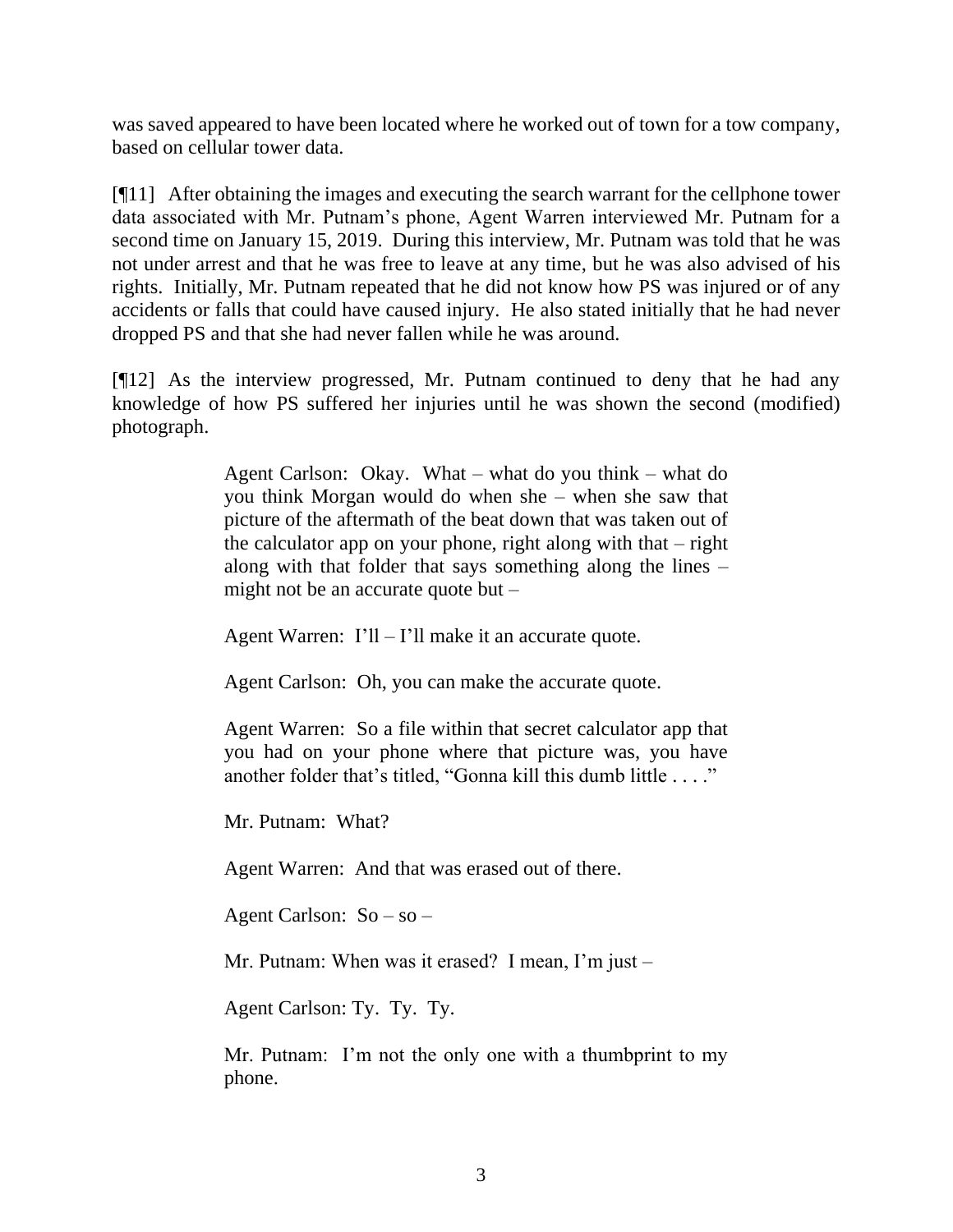Agent Carlson: Ty.

Mr. Putnam: Morgan has a thumbprint, too.

Agent Warren: She can get in your phone?

Mr. Putnam: Yeah.

Agent Warren: With her thumbprint?

Mr. Putnam: Yes. Yeah. I'm telling you, Morgan can put her thumbprint on my thing and log into my phone.

Agent Warren: Do you want to know when this picture correlates? The first picture I showed you that you guys . . . .

Agent Carlson: Don't know nothing about.

Mr. Putnam: I know where the picture  $-$  I know where the picture is from.

Agent Carlson: Ty.

Mr. Putnam: I mean, I know –

Agent Carlson: Ty.

Mr. Putnam: – I know the general –

Agent Carlson: Ty.

Mr. Putnam: – time frame.

Agent Carlson: Ty.

Mr. Putnam: I'm telling you guys, I didn't do it.

\* \* \*

Agent Carlson: Okay. So let's go –let's go up to the – let's go up to the November 2, that first – when you guys were at the house. You go upstairs. I mean, what's – what's going on? I mean –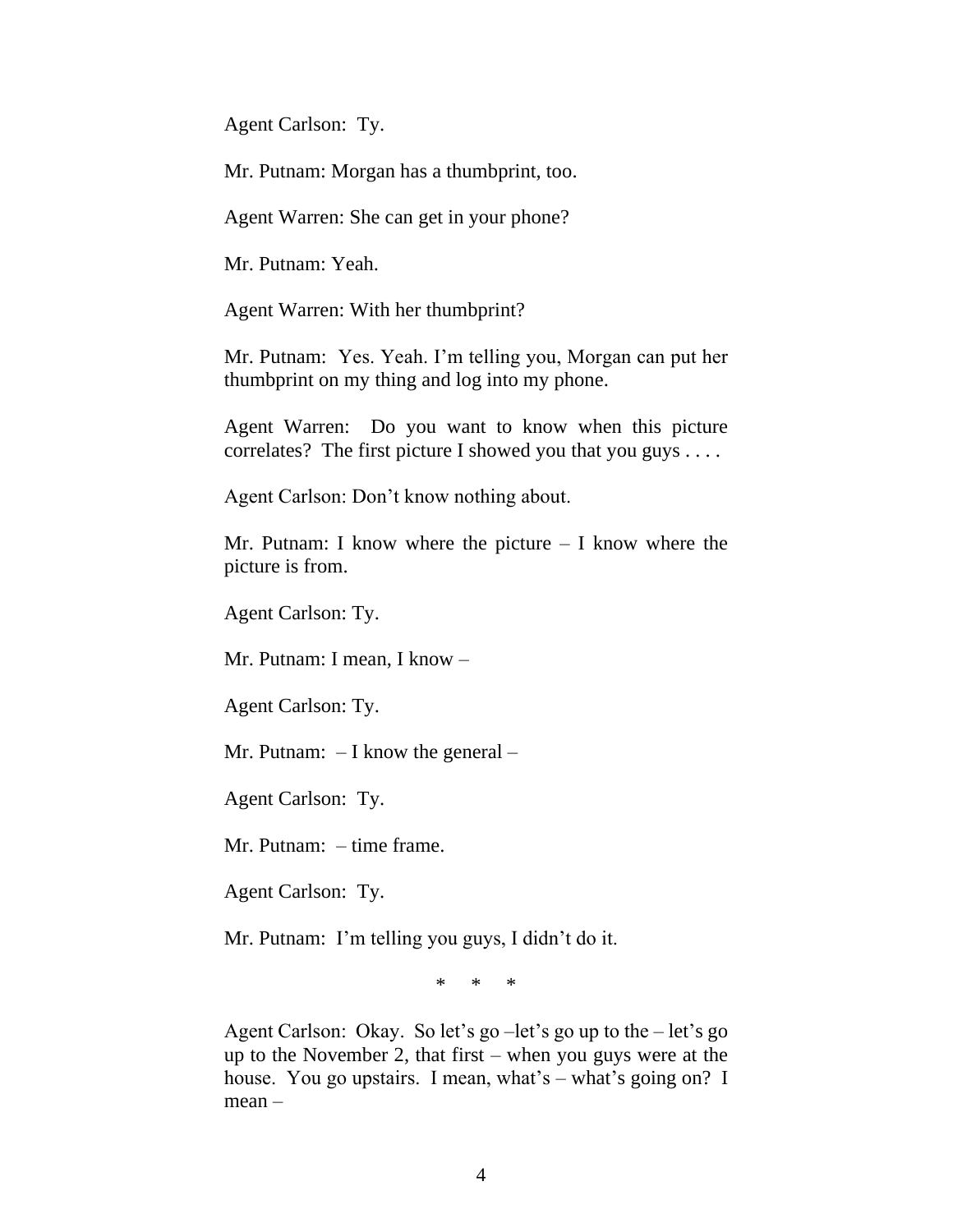Mr. Putnam: She was screaming and nothing – nothing had happened to her until – until after that would make her do that. So the second day –

Agent Carlson: So that first – that first time up here –

Mr. Putnam: Yeah.

Agent Carlson: – show – demonstrate on me what you did. I mean, don't hurt me.

Mr. Putnam:  $No, I -$ 

Agent Carlson: – but just with your hands, show – show me what you did because unless we can explain this, we can't get you any help.

Mr. Putnam: Yeah. So she was fighting me. And I grabbed her, like that. I didn't – okay. I wouldn't say grabbed her but put my hand on it like that, and stopped her head from moving. And I just squoze [sic] the medicine down –

Agent Carlson: Okay.

Mr. Putnam: – and then she – her eyes went in the back of her head.

Agent Carlson: Ty. Ty.

Mr. Putnam: I'm  $-$  I'm telling you the second  $-$  until  $-$  until this second day, nothing happened to her that should have –

Agent Carlson: Should have done that?

Mr. Putnam: Yeah.

Agent Carlson: Okay. So the second day, tell me what happened.

Mr. Putnam: The cat crawled on her. And I got mad at the cat and I went to hit the cat and I dropped [PS] on the ground. She fell and hit my boot.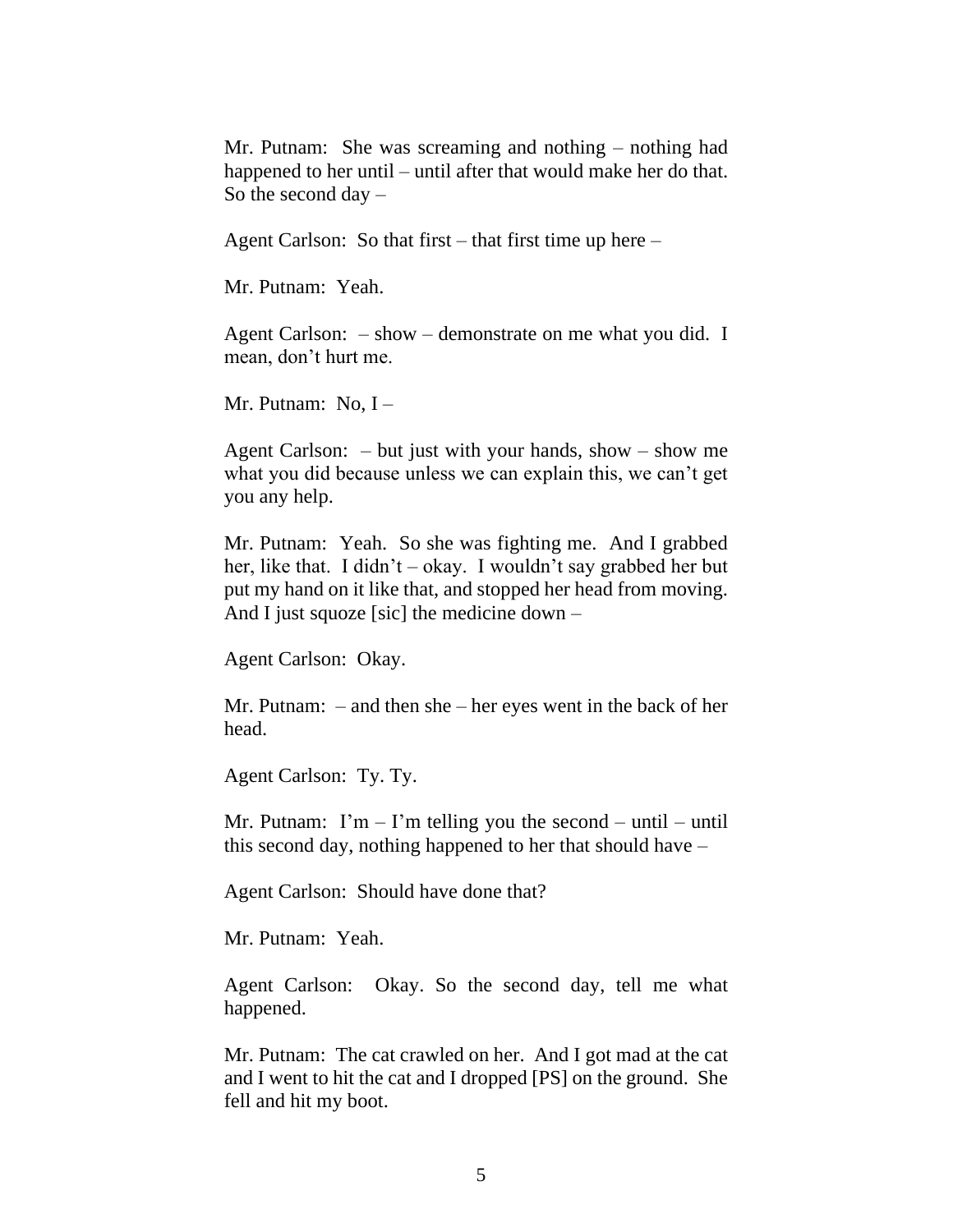Agent Warren: Okay. How – how high was that?

Mr. Putnam: I was starting to stand up, so I don't know if  $$ probably like that (indicating).

Agent Carlson: Okay. Where did –

Mr. Putnam: I just moved way too fast and she fell.

Agent Carlson: Okay. So these bruises, the aftermath of the beat down, okay, you're – I'm not buying –

Mr. Putnam: I'm –

\* \* \*

Agent Carlson: Ty.

Mr. Putnam: – (inaudible) hold on. Had a little buckle that came up from underneath, like that. And when I went like this, it came up and hit her in the face. That's what that one and this one are from (indicating).

Agent Warren: So you know what those are from? So ....

Agent Carlson: Ty.

Agent Warren: Even when I showed you the first picture and you said you didn't know, you knew, so why are – why are you hiding that?

Mr. Putnam: Because I was scared. Because I didn't purposely mean to do that to her.

Agent Carlson: Ty, dude, come on now. Hey –

Mr. Putnam: I couldn't really do that.

Agent Carlson: Hey, we're – okay. That – you're – okay. Some things are plausible. Some things are not plausible. Okay? That's not  $a$  – that's not from the seat belt. I mean –

Mr. Putnam: It's – it's just a buckle, like that big.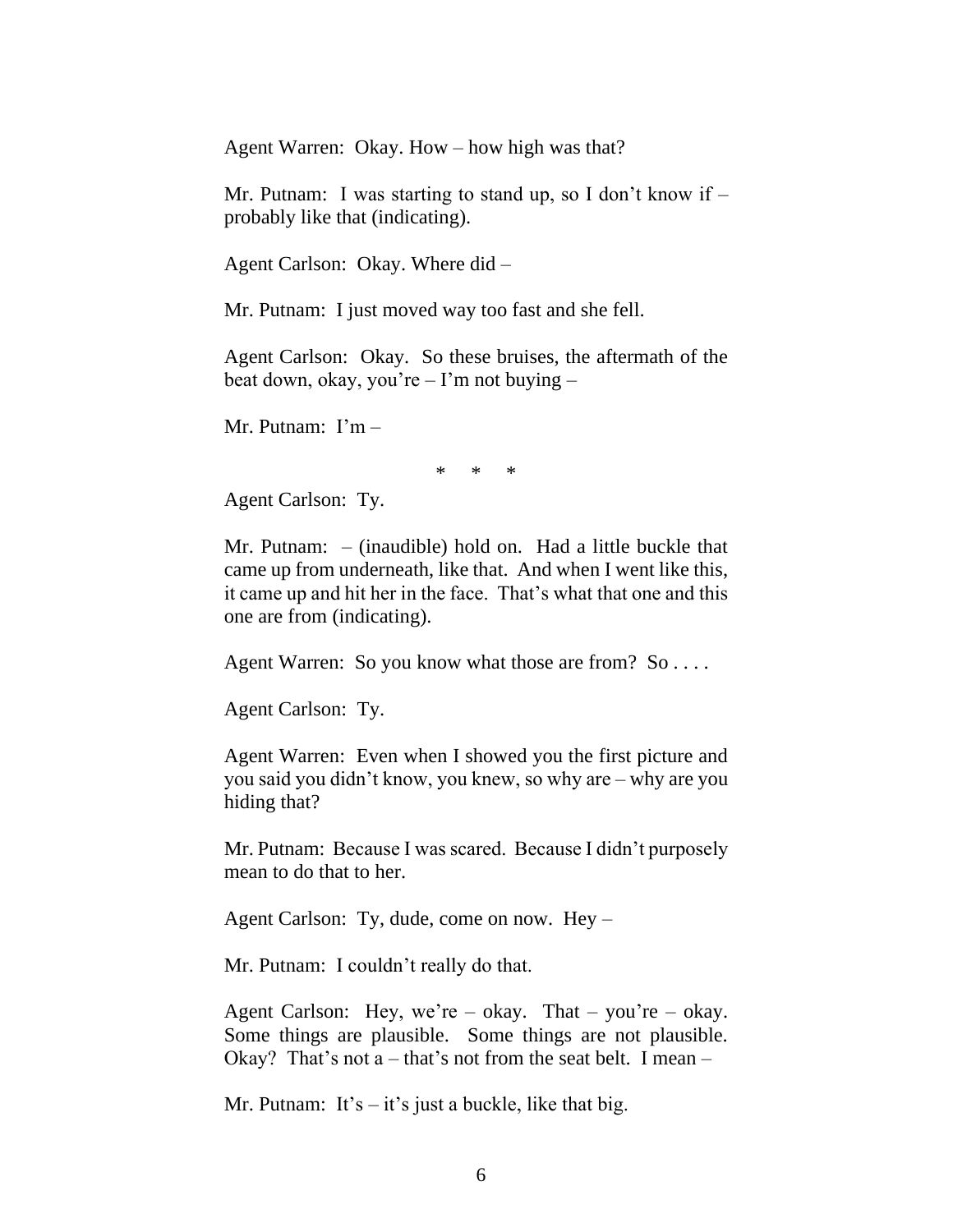Agent Carlson: No, that's not what it's from.

Mr. Putnam: I didn't hit her. I'm telling you, this seat belt buckle hit her.

Agent Warren: Is it from a steel buckle?

Mr. Putnam: Um-hum. It's like  $a - it$ 's about – it's got, like – the seat belt piece clips in like normal. It's got, like, a little clip deal that you can slip in, like a D ring or something.

Agent Warren: Knocked the shit out of her.

Mr. Putnam: Yeah.

Agent Warren: That's what happened. So then why do you put this? Why do you – aftermath of the beat down?

Mr. Putnam: I don't know.

Agent Carlson: Ty.

Mr. Putnam: I really don't know

Agent Carlson: Let's – let's revisit the second and third. Okay? It doesn't happen –

Mr. Putnam: I didn't (inaudible).

Agent Carlson: It didn't – it didn't – okay. So the shaking, because the blood vessels in the eye, that's – that's not from a – that's not a – that's not a drop, dude.

Mr. Putnam: I was told that it could have been –

[¶13] Regarding the September 10, 2018 incident, Mr. Putnam stated in the second interview:

> Mr. Putnam: I couldn't tell you.  $I - I$  thought it was the seat belt buckle, to be a hundred percent honest, but I don't know. Maybe – maybe (inaudible) a bottle in there or something. I don't know.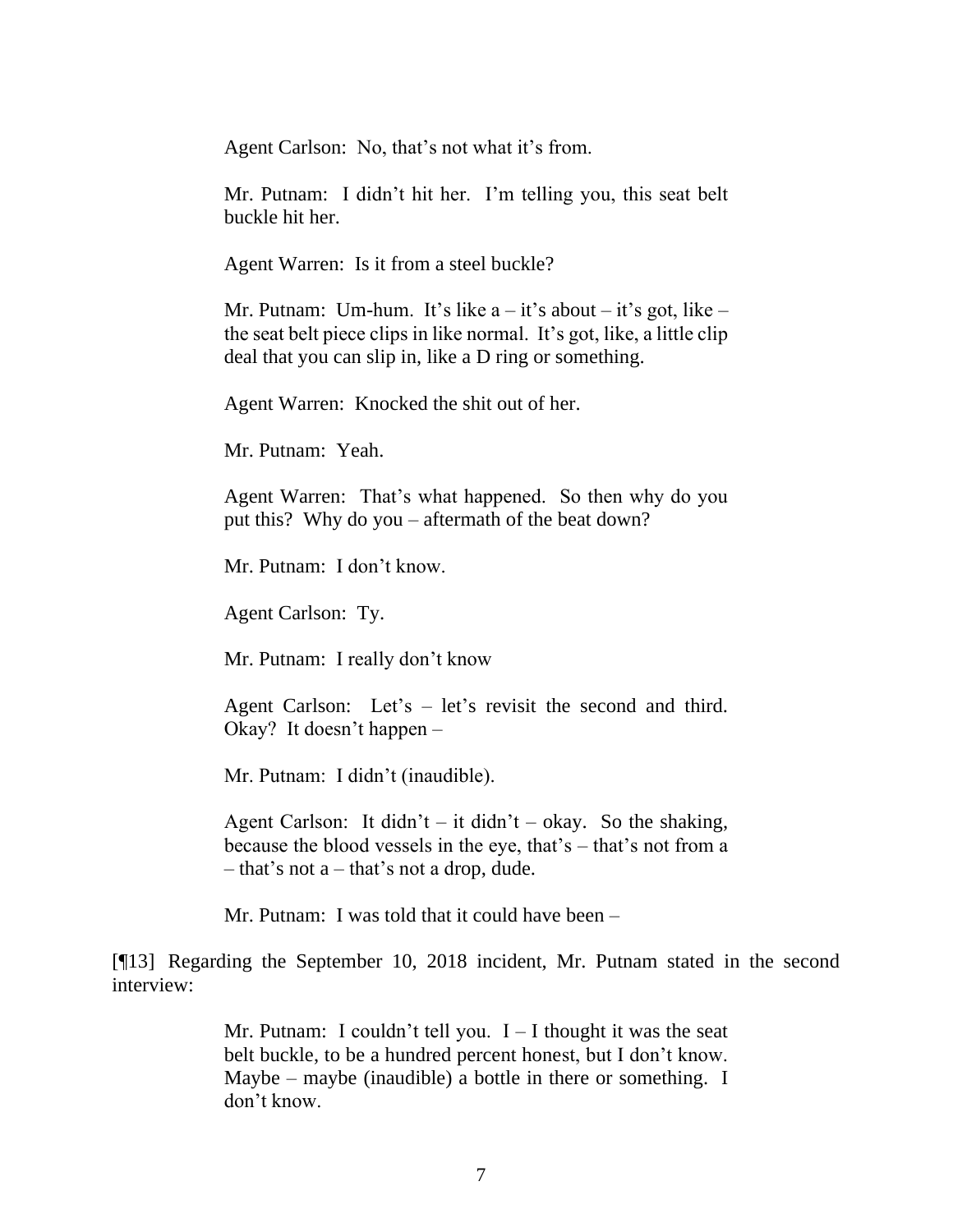\* \* \*

Mr. Putnam: I don't remember shaking her or – honestly, anything besides dropping her that could have caused that. I don't remember doing any, really, like that. I'm guessing I had the bottle in my hand and I tossed it.

Agent Carlson: You bounced a bottle off of her?

Mr. Putnam: Right here, yeah.

Agent Warren: What kind of bottle was it?

Mr. Putnam: Her formula bottle.

Agent Carlson: Okay.

Agent Warren: Did you tell Morgan about that?

Mr. Putnam: No.

Agent Warren: What did you tell Morgan?

Mr. Putnam: I told her I didn't know what happened.

[¶14] Near the end of the second interview, Mr. Putnam wrote a letter to PS, which stated:

Dear [PS], I was wrong for what i [sic] did, I was not right in the head. This is not an excuse for why I did what i [sic] did. You will always be different from the other children now. You were hurt very badly because I could not control myself. [PS] you shouldn't have had to go through what i [sic] put you through. Honestly nobody should. While i [sic] do not expect you to accept my apology . . . . I sincerely hope you would find it in your sweet kind heart to look past the monster that was and accept me for the person owning up to my mistakes, and wrong doings. Sincerely Ty Putnam

[¶15] Following the second interview, Mr. Putnam was arrested and charged with two counts of felony child abuse and three counts of aggravated felony child abuse for acts committed against PS from September 10, 2018 to November 3, 2018. Count 1 alleged that Mr. Putnam threw a bottle at PS and caused bruising on approximately September 10,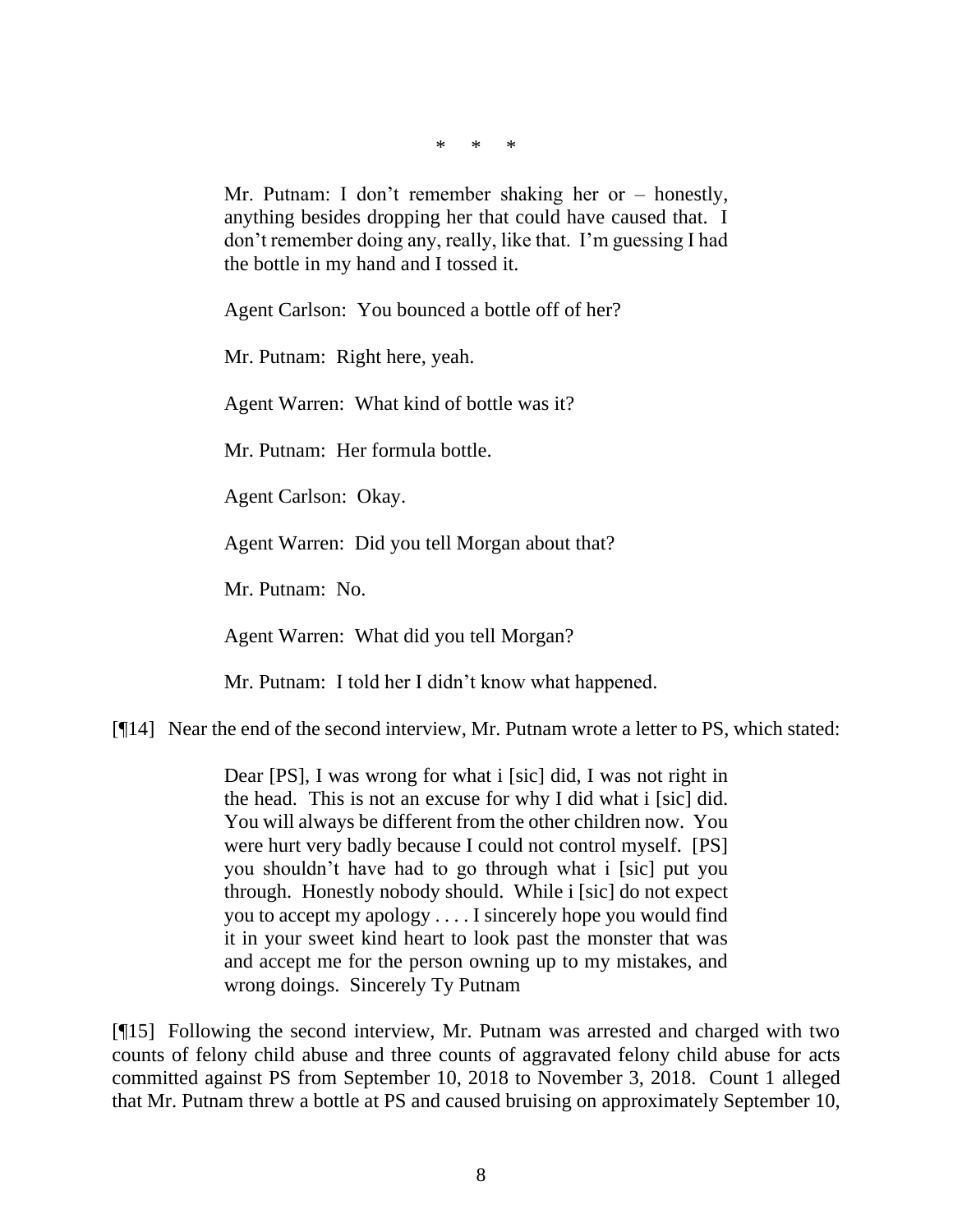2018. Count 2 alleged that Mr. Putnam caused bleeding to PS's tongue flap while putting a pacifier in her mouth on September 16, 2018. Count 3 claimed that Mr. Putnam broke PS's collarbone as he removed her from her crib between October 15 and November 2, 2018. Count 4 accused Mr. Putnam of choking PS while he gave her Tylenol on November 2, 2018. Count 5 alleged that Mr. Putnam dropped and shook PS on November 3, 2018.

[¶16] After a preliminary hearing, the circuit court dismissed Count 1, which charged the bottle-throwing incident on September 10, 2018. The record is not clear as to why that count was not bound over.

[¶17] However, on March 20, 2019, the State gave notice under W.R.E. 404(b) that it would seek to admit evidence concerning the incident in which Mr. Putnam allegedly threw a bottle at PS and bruised her face. Specifically, the State sought to introduce the part of the interview with law enforcement in which Mr. Putnam admitted to throwing a formula bottle at PS when she was uncooperative with him getting her in and out of the vehicle. Additionally, the State sought to introduce the original and altered versions of the photograph Ms. Stubblefield had texted to Mr. Putnam.

[¶18] The State indicated that it sought to introduce the evidence to show Mr. Putnam's criminal intent, knowledge and absence of mistake or accident as permitted by Rule 404(b). At the 404(b) hearing, defense counsel argued that Mr. Putnam admitted to law enforcement that he threw the bottle at PS, but that the September 10, 2018 charge was not bound over. Defense counsel also argued that the evidence was unfairly prejudicial and would cause the jury to convict Mr. Putnam based on his character. The district court orally ruled that the evidence could be admitted. It applied the 404(b) *Gleason/Vigil* test, and provided a detailed analysis holding that the evidence was admissible to show knowledge and absence of accident.<sup>1</sup> The district court, when evaluating how clear it was that the defendant committed the prior bad act, stated:

> COURT: . . . . Well, I've got a statement, at least so far in the proffered evidence, that, Mr. Putnam, you either caused the bruise with either a seat belt or you did it with a bottle. I don't

<sup>&</sup>lt;sup>1</sup> In its oral ruling the district court granted the State's request to introduce evidence from the September 10, 2018 incident pursuant to W.R.E. 404(b) for the purposes of "knowledge" and "absence of accident." The district court's written order, however, stated "[t]he uncharged prior bad act presented by the State is hereby admitted for the limited purposes of proving intent and absence of mistake at Jury Trial." Because Mr. Putnam does not challenge whether the evidence was admitted for a proper purpose, we need not consider the purposes for which the evidence was admitted on appeal. Nevertheless, the district court's oral ruling went through the required *Gleason/Vigil* test to admit the evidence for knowledge and absence of accident, and this Court reviews the district court's decision in accordance with its oral ruling. *See generally McEwan v. State*, 2018 WY 65, ¶ 8 n.2, 419 P.3d 881, 883 n.2 (Wyo. 2018) ("[A]s a general rule, an unambiguous oral pronouncement prevails over a contrary provision in a written order."); *Frederick v. State*, 2007 WY 27, ¶ 38, 151 P.3d 1136, 1148 (Wyo. 2007) ("When a discrepancy exists between the oral pronouncement and the written order, the oral pronouncement prevails.").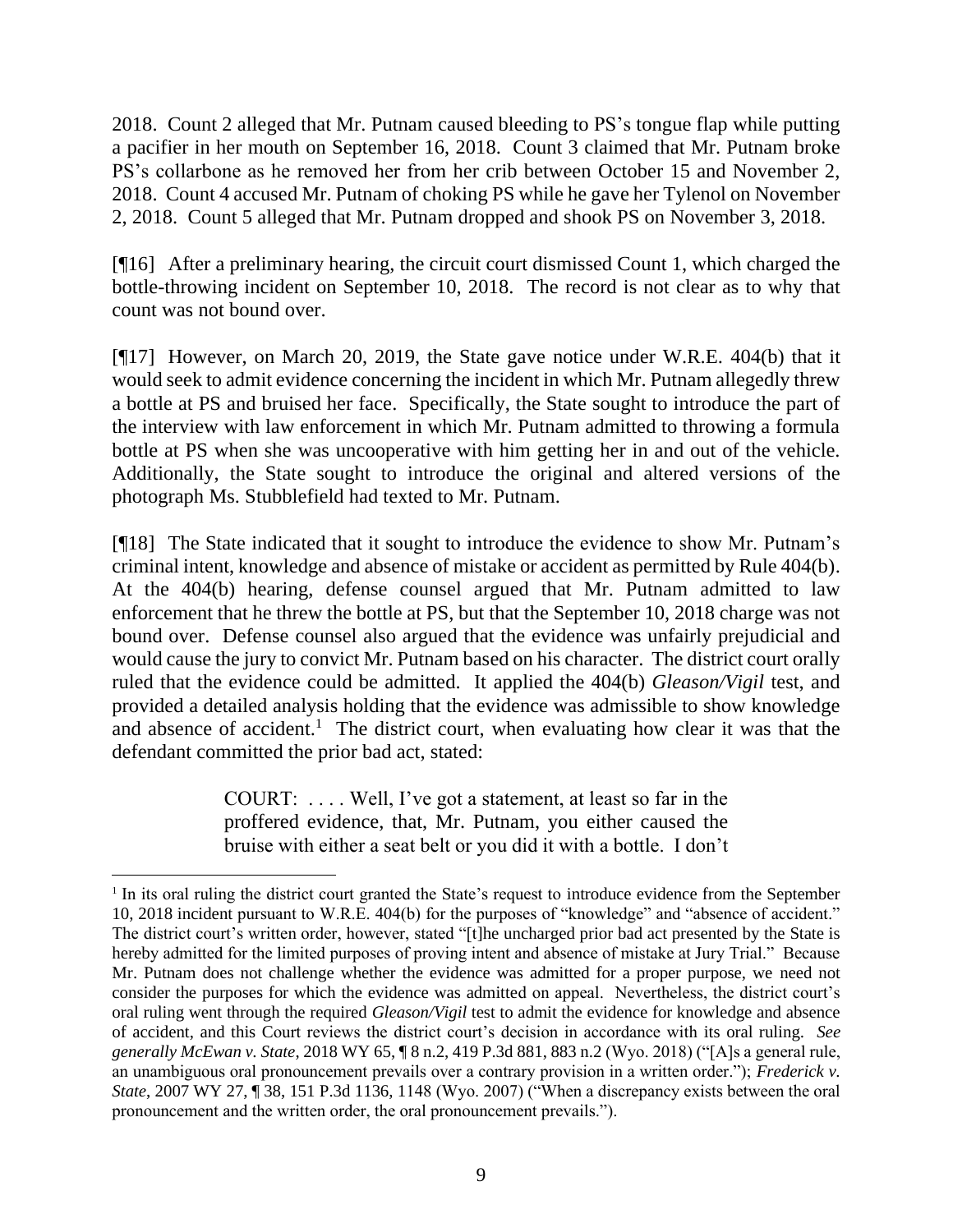know what the jury's going to find. I don't know what they'll believe. Maybe they won't believe any of that. But it appears that it's your own statement that that's what happened. I've not had testimony and if I did, I didn't recollect that I had testimony that the mother stated that you caused the bruise to the child or if it's just your statement but it appears that that's the case.

The second aspect of that, not only the bruise, but I'm going to identify the other bad act of the indication of the words beat and down. I don't know how clear it is yet but it appears from what the testimony has been – and it may not be admissible in the trial because I don't know what's going to be able to be proven as to where it is that you were with your phone at the time that Mr. Warren says that he's got evidence that says somebody ended up adding these words to this photo. If [the State is] unable to prove the nexus of that, this Court reserves the opportunity and the right to deny the admissibility of it because of that. I don't know what [the State] is going to be able to prove on that. [It] didn't present that. But the testimony was that you, apparently, were working with the tow company and you would have been somewhere with your phone. I don't know if that's the case or not but I'm assuming that's the case in the proffer. So I find that it's pretty clear that if you were out on a tow, you had your phone with you at the time this was done, that you're the one who did it.

[¶19] At trial, Mr. Putnam did not object to the two photographs, and they were received. Mr. Putnam likewise did not object to the State introducing Mr. Putnam's letter to the jury. Instead, Mr. Putnam testified that he recanted the statements he made in the second interview, explaining that he made the incriminating statements because he "felt like that was the easiest way to just get [the interview] over with." Mr. Putnam also denied modifying the image or storing it on his phone. He instead recanted his statement about having a secret calculator application on his phone, but testified that he had a folder on his phone that he identified as UnderLock, and he stated he stored images of PS's mother in that folder.

[¶20] After a three-day trial, the jury found Mr. Putnam not guilty of the alleged felony child abuse that related to the injury to PS's tongue flap on September 16, 2018 and the aggravated felony child abuse that related to the fracture of her collarbone on October 15, 2018. It found Mr. Putnam guilty of the aggravated felony child abuse injuries that occurred on November 2, 2018 and November 3, 2018. The district court sentenced him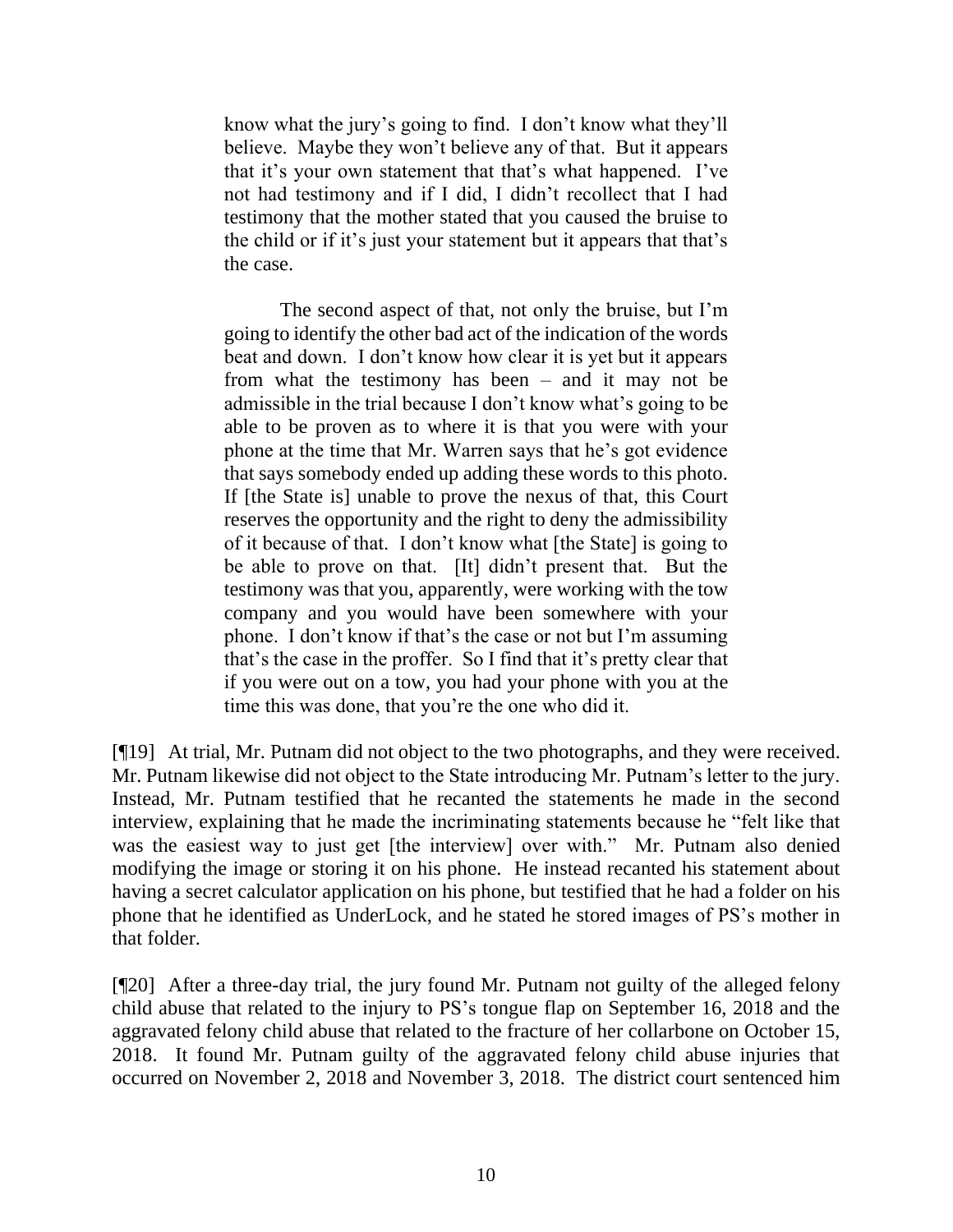to seven to ten years on the November 2, 2018 incident and ten to twenty years on the November 3, 2018 incident, with those sentences to be served concurrently.

[¶21] Mr. Putnam timely perfected this appeal.

# **DISCUSSION**

[¶22] Mr. Putnam raises a single issue. He argues that it was error to admit the photos and his statements about them because they related to a charge that was dismissed at the preliminary hearing. He claims that it was unjust to allow the State to recycle evidence related to dismissed charges as W.R.E. 404(b) evidence, and that this ruling in effect caused the defendant to be partially tried on charges for which he was not arraigned.<sup>2</sup>

[¶23] The State disagrees and argues that no clear rule of law bars evidence supporting a charge that was dismissed at a preliminary hearing from being admitted under Rule 404(b). It contends that "Rule 404(b) refers to all 'crimes, wrongs or acts' and does not require a conviction or even an arrest for evidence to be admissible." It also asserts that appellate review of the argument was waived because his counsel did not articulate the same argument at the 404(b) hearing. However, the State urges that if the Court considers the merits of the argument, it should do so using the plain error standard, rather than harmless error.

[¶24] We will first address the State's assertion that Mr. Putnam waived any argument and the appropriate standard of review. We will then turn to whether the district court erred when it admitted the evidence under Rule 404(b).

## **A. Waiver of Appellate Review**

[¶25] The State contends that Mr. Putnam's objection to the 404(b) evidence at trial differs significantly from the argument he raised on appeal. It correctly contends that "an argument may not be made for the first time on appeal," citing *Davis v. State*, 2018 WY 40, ¶ 32, 415 P.3d 666, 678 (Wyo. 2018). The State's reliance on *Davis*, however, is misplaced. The waiver issue in *Davis* did not involve a 404(b) issue.

<sup>&</sup>lt;sup>2</sup> On page 9 of his brief, Mr. Putnam's counsel indicated "[w]hile it was found on Mr. Putnam's telephone, it was not firmly established that he wrote it. That is the vacuum in which the trial court considered the admissibility." Mr. Putnam seems to challenge the adequacy of foundation for receiving the two photographs. At trial, once foundation was laid, Mr. Putnam did not object to the receipt of either the unmodified image or the modified image of PS. Since Mr. Putnam did not object to the foundation of the images or the images being admitted when they were offered, any appellate review of the issue is barred. *See generally Mayhew v. State*, 2019 WY 38, ¶ 54, 438 P.3d 617, 634 (Wyo. 2019) ("[O]bjections based on the adequacy of foundation must be made when evidence is offered, and the failure to make a timely objection will preclude appellate review.").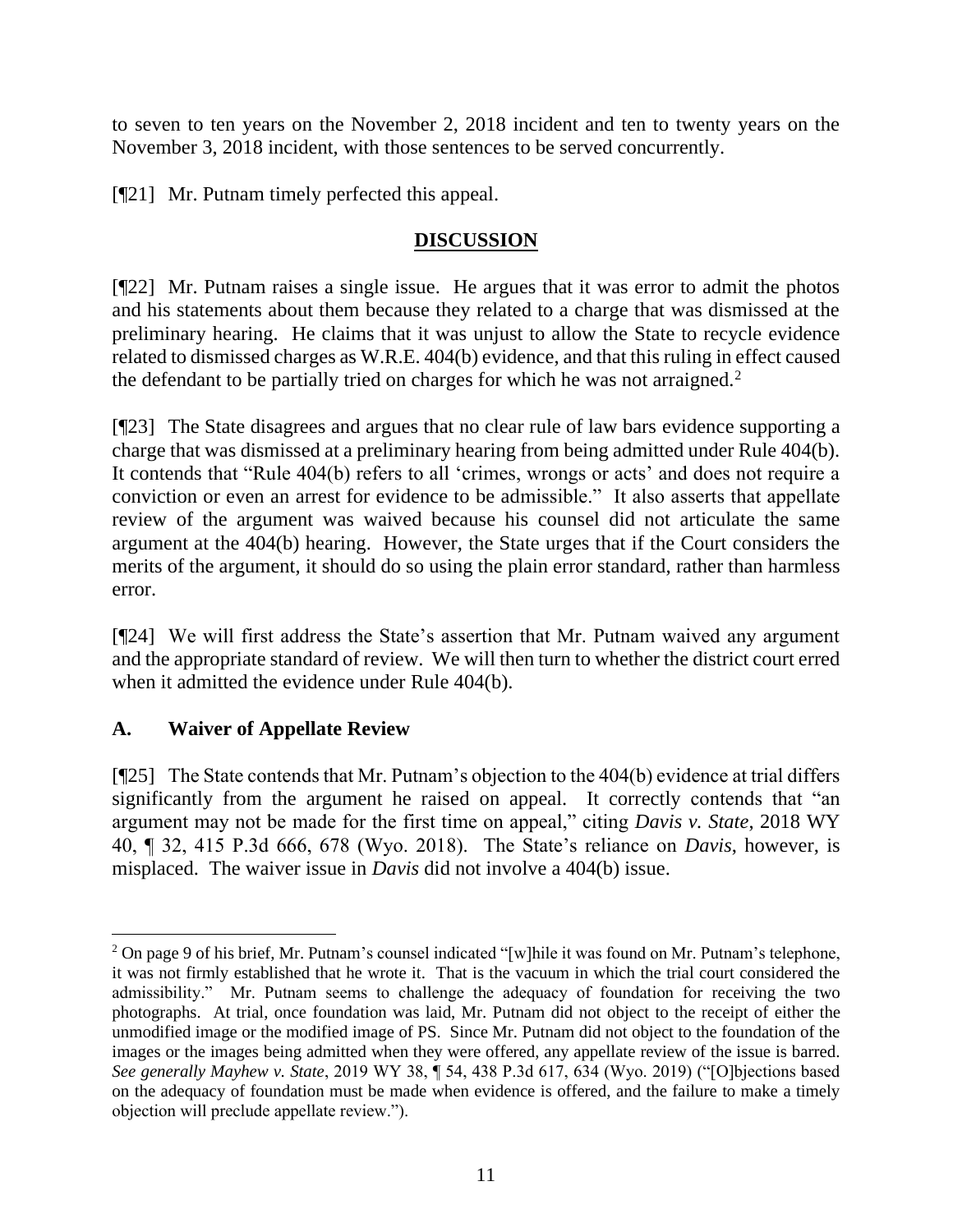[¶26] In *Vigil v. State*, we held that when there is a timely objection by the defendant to 404(b) evidence, the State is required to justify the evidence as proper under one of the exceptions articulated in Rule 404(b), and in the "absence of an appropriate objection, the accused may raise on appeal a claim of plain error in the admission of evidence of prior bad acts, but it will be incumbent upon the accused to offer case authority specifically foreclosing admission of the evidence under the circumstances of the case." 926 P.2d 351, 355 (Wyo. 1996), *holding modified by Howard v. State*, 2002 WY 40, 42 P.3d 483 (Wyo. 2002). In *Howard*, we said that "the filing of a pretrial demand for notice of intent to introduce W.R.E. 404(b) evidence shall be treated as the filing of a timely objection to such evidence." ¶ 32, 42 P.3d at 494. In *Roden v. State*, we expanded upon our ruling in *Howard* and found that "[i]f a demand for notice is to be treated as an objection to the admissibility of W.R.E. 404(b) evidence, it follows that the demand, like other evidentiary objections, must be made in the trial court." 2010 WY 11, ¶ 12, 225 P.3d 497, 501 (Wyo. 2010).

[¶27] Mr. Putnam did not file a pretrial demand for notice of intent to introduce W.R.E. 404(b) evidence, but the State gave notice of its intent to introduce the original and modified photographs from the September 10, 2018 incident, along with Mr. Putnam's statement that the bruising occurred when he threw a formula bottle at the infant. The State also requested a hearing on its intent to use the evidence. We commend the prosecutor for his proactive approach in meeting his ethical obligation to comply with this Court's longestablished procedure governing the introduction of 404(b) evidence.<sup>3</sup> As a result of the State's efforts, Mr. Putnam was able to object to introduction of the evidence, and was able to argue that the charge was not bound over from circuit court and that therefore it should not be received at trial. Mr. Putnam's counsel provided a complete analysis using the *Gleason/Vigil* test, and he in fact argued that the September 10, 2018 incident was not bound over and was more likely to cause the jury to convict based on his character:

<sup>3</sup> Recently, this Court has seen other cases in which demand for notice of Rule 404(b) evidence was made and none was given, yet the State introduced the evidence anyway. *See, e.g.*, *Blanchard v. State*, 2020 WY 97, ¶ 19, 468 P.3d 685, 691 (Wyo. 2020); *Vinson v. State*, 2020 WY 93, ¶¶ 9, 16-24, 467 P.3d 1009, 1011- 14 (Wyo. 2020); *Broberg v. State*, 2018 WY 113, ¶¶ 16-18, 428 P.3d 167, 171-72 (Wyo. 2018). On appeal, we are then cast adrift without the requisite trial court analysis and left to fend for ourselves with nothing but a prejudice analysis. *See generally Broberg*, ¶¶ 16-19, 428 P.3d at 171-72 (discussing that even after a proper demand is filed, if the State does not file its notice then the district court is not alerted to the evidentiary issue, and a proper *Gleason* hearing cannot be held thus turning our review to whether there was a prejudicial error). Consequently, in *Blanchard v. State* we cautioned prosecutors from failing to file the requisite notice of introduction of 404(b) evidence and preventing notice to the district court so it could hold the required *Gleason* hearing prior to admission of 404(b) evidence at trial.  $\sqrt{\ }$  20 n.2, 468 P.3d at 692 n.2; *see also Volpi v. State*, 2018 WY 66, ¶ 17, 419 P.3d 884, 890 (Wyo. 2018) ("In our precedent involving 404(b) evidence, we have routinely emphasized the need for pretrial determination of 404(b) evidentiary issues. As we stressed long ago and have regularly repeated: Rulings on uncharged misconduct evidence are too important to be made in the heat and pressure of a trial, with the jury twiddling its thumbs in the next room.") (citations omitted)).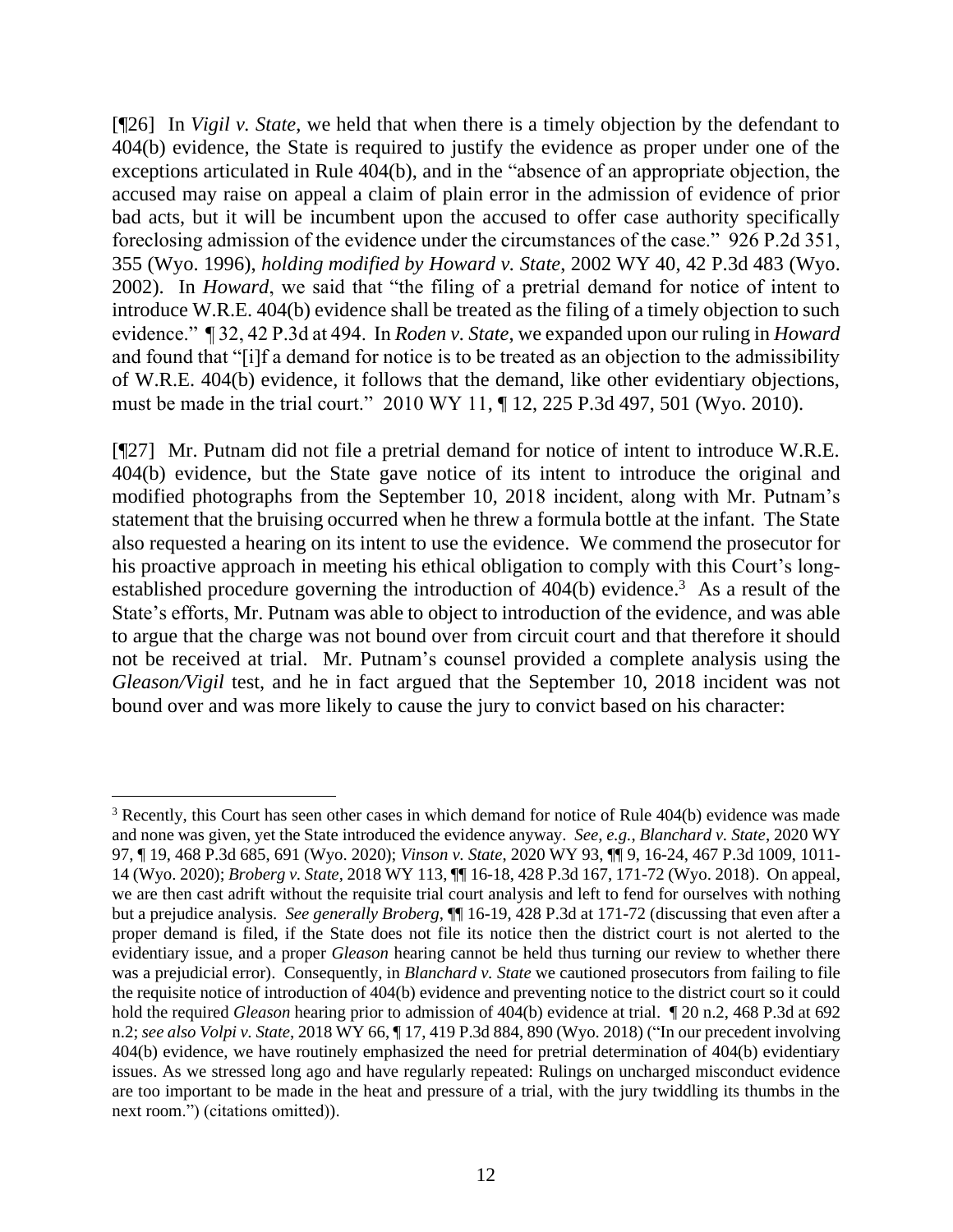[Defense Counsel]:  $\dots$  It's [a] bad act because these – this evidence was actually charged and not bound over, so it's not before this Court but it was charged. And in this case you have an admission, for what it's worth, that the Defendant did that.

\* \* \*

And I think the State has sufficient evidence in each of these allegations to present to a jury without adding something to it to confuse the issue, to have the jury sitting there, thinking, you know, there's this other stuff out there, too. And if there's this other stuff out there, what else might there be? And this person, if he's – has all of these allegations, he's a bad person. And being a bad person, that means he's a guilty person. And I think a bad person being a guilty person comes out of an old case, *Sturgis v. State*, that I don't remember the citation to. But they talked about her bad character and criminal propensity in that case. And the only reason I remember that is I was involved in the original prosecution of it years ago when I was in law school.

But that's our concern, Judge. We object to the State being able to use this September 10 incident. We object to the State being able to use the  $-$  any exhibits that refer to it, especially what was introduced today as Exhibit 3, [the modified photograph]. That one is, again, just highly prejudicial given the statement there. And if the jury believes that was, in fact, Mr. Putnam that made the writing on that photograph, they are, I think, going to be more inclined to convict on what they have before them than they would be without that.

[¶28] The record reflects Mr. Putnam in fact made a timely objection to the State's introduction of this 404(b) evidence. Additionally, our precedent establishes that the defendant's objection will be preserved for appeal by simply filing a demand for notice of the State's intent to introduce 404(b) evidence. *Vinson*, ¶ 16, 467 P.3d at 1012 (citing *Broberg v. State*, 2018 WY 113, ¶ 15, 428 P.3d 167, 171 (Wyo. 2018) ("We review challenges to the admission of evidence for an abuse of discretion when an objection has been lodged and a pretrial demand is treated as a timely objection."); *see also Howard*, ¶ 32, 42 P.3d at 494. A requirement that a defendant must articulate a precise basis identical to what is argued on appeal is inconsistent with that precedent. Therefore, we find that Mr. Putnam's counsel made an appropriate objection and did not waive review on appeal.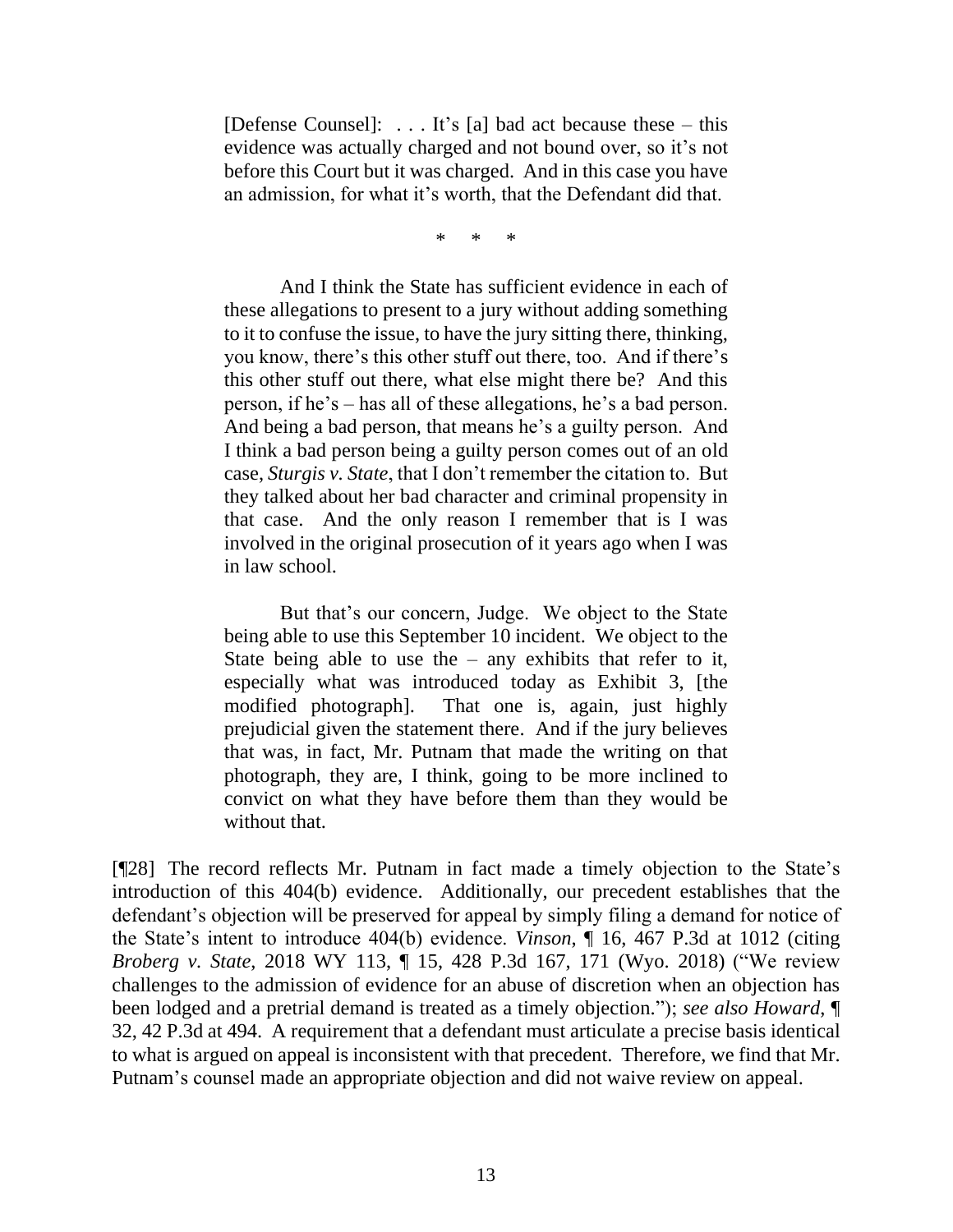### **B. Evidence Related to the September 10, 2018 Incident**

[¶29] When a timely objection is made to the introduction of 404(b) evidence, as it was here, our review is for an abuse of discretion. *Broberg*, ¶ 16, 428 P.3d at 171 ("Mr. Broberg filed a pretrial demand for disclosure of 404(b) evidence, thereby timely objecting to the introduction of 404(b) evidence and permitting our review for an abuse of discretion."). As already discussed, Mr. Putnam's counsel preserved his objection when he presented argument at the 404(b) hearing, and therefore we review the district court's decision for an abuse of discretion. *Mayhew*, ¶ 23, 438 P.3d at 623; *Swett v. State*, 2018 WY 144, ¶ 11, 431 P.3d 1135, 1140 (Wyo. 2018).

> A trial court's rulings on the admissibility of evidence are entitled to considerable deference, and, as long as there exists a legitimate basis for the trial court's ruling, that ruling will not be disturbed on appeal. The appellant bears the burden of showing an abuse of discretion.

*Swett*, ¶ 11, 431 P.3d at 1140.

[¶30] Rule 404(b) governs the admissibility of other acts evidence or evidence related to past misconduct by the defendant. It provides:

> (b) *Other crimes, wrongs, or acts*. – Evidence of other crimes, wrongs, or acts is not admissible to prove the character of a person in order to show that he acted in conformity therewith. It may, however, be admissible for other purposes, such as proof of motive, opportunity, intent, preparation, plan, knowledge, identity, or absence of mistake or accident, provided that upon request by the accused, the prosecution in a criminal case shall provide reasonable notice in advance of trial, or during trial if the court excuses pretrial notice on good cause shown, of the general nature of any such evidence it intends to introduce at trial.

W.R.E. 404(b). Evidence of other crimes, wrongs, or acts may include, but is not limited to, any conduct which may bear adversely on the jury's judgment of the character of a person, and it is not limited to other crimes. *United States v. Kendall*, 766 F.2d 1426, 1436 n.5 (10th Cir. 1985) ("To fall within the scope of 404(b), an act need not be criminal, so long as it tends to impugn a defendant's character."); *United States v. Scott*, 677 F.3d 72, 78 (2d Cir. 2012) ("Each of our sister Circuits to consider the issue has concluded that Rule 404(b) extends to non-criminal acts or wrongs, and we now join them" and extending Rule 404(b) to acts or wrongs that that tend to impugn a defendant's character); *see also* 22B Wright & Miller, *Fed. Prac. & Proc. Evid*., Evid. R. 404 (2d ed. April 2020 update)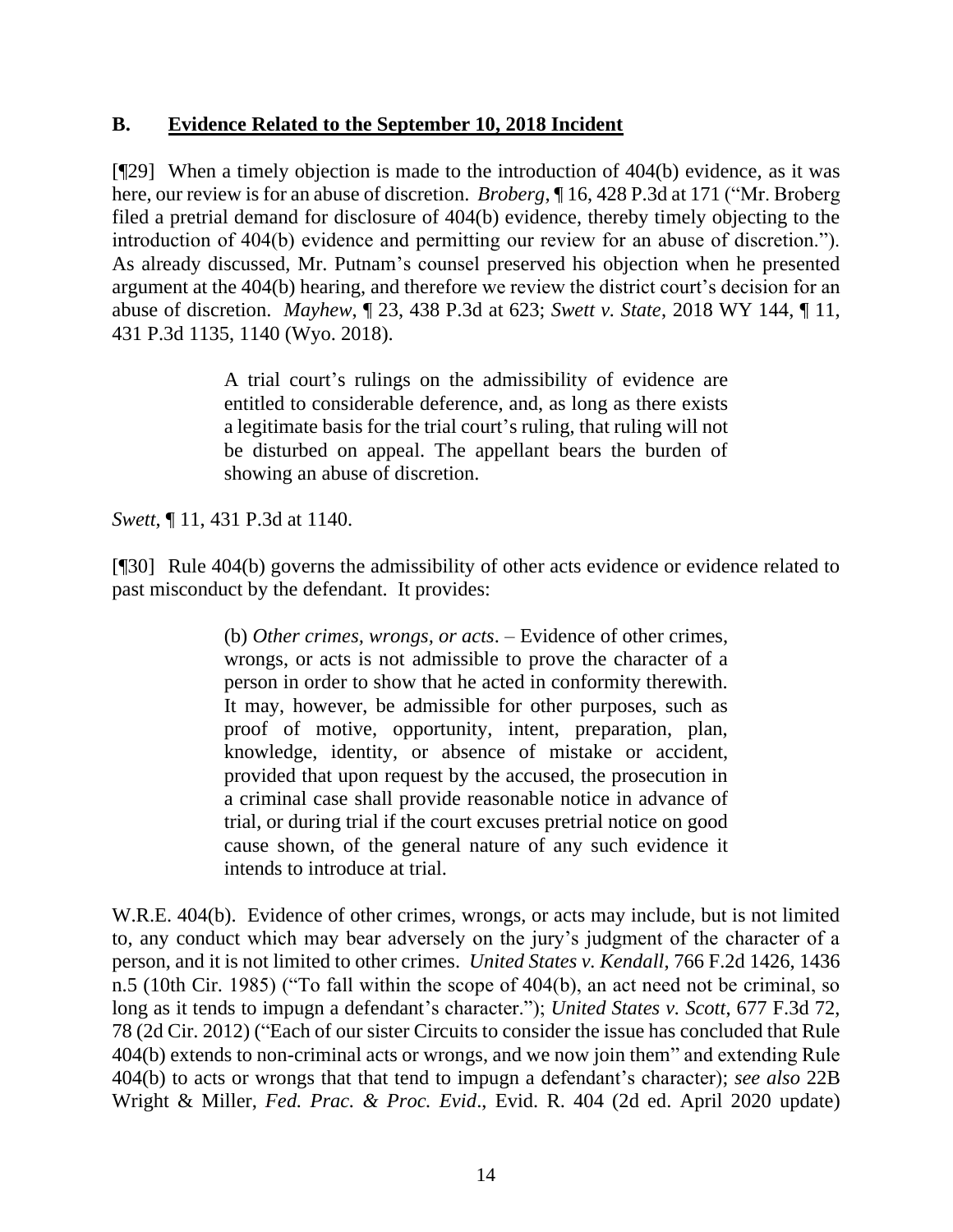(discussing "other acts" covers any conduct, good or bad, that tends to show the person's character); 29 Am. Jur. 2d *Evidence* § 400.

[¶31] "A core principle of Wyoming Rule of Evidence 404(b) 'is that the defendant in a criminal case should not be convicted because he is an unsavory person, nor because of past misdeeds, but only because of his guilt of the particular crime charged.'" *Blanchard*, ¶ 18, 468 P.3d at 691 (quoting *Vinson*, ¶ 17, 467 P.3d at 1012). We have recognized that misdeeds of a defendant or other acts evidence "carries an inherent danger for prejudice." *Moser v. State*, 2018 WY 12, ¶ 21, 409 P.3d 1236, 1243 (Wyo. 2018). To guard against that risk, the trial court is required to follow a mandatory procedure, the *Gleason/Vigil* test, for testing the admissibility of 404(b) evidence:

> (1) the evidence must be offered for a proper purpose; (2) the evidence must be relevant; (3) the probative value of the evidence must not be substantially outweighed by its potential for unfair prejudice; and (4) upon request, the trial court must instruct the jury that the similar acts evidence is to be considered only for the proper purpose for which it was admitted.

*Moser*, ¶ 21, 409 P.3d at 1243-44.

[¶32] On appeal, Mr. Putnam does not argue that the district court admitted the evidence for an improper purpose, or that it was unfairly prejudicial. Instead, he claims that the trial court abused its discretion by admitting evidence pursuant to Rule 404(b) related to "accusations [that] are baseless." His argument suggests that an offer of proof is inadequate under 404(b) if a charge is dismissed at the preliminary hearing, and that it is unjust to allow the prosecution to recycle dismissed charges as 404(b) evidence.

[¶33] The State contends there is no clear rule of law barring evidence from being admitted under Rule 404(b) if it was dismissed at the preliminary hearing. It relies on the district court's analysis, which was as follows:

> THE COURT: The next thing that I want to make clear is I want to make it very clear that this Court has no knowledge – everybody's argued that this was charged and it didn't get bound over. This Court has no idea why it wasn't bound over. I don't know whether it was because the State didn't ask a certain question. I don't know if the State missed an element with the testimony. I don't know if all the witnesses didn't show up. I have no idea why this count was alleged and didn't get bound over. And it's no where in the record. So although both of the attorneys have argued that issue or it's been brought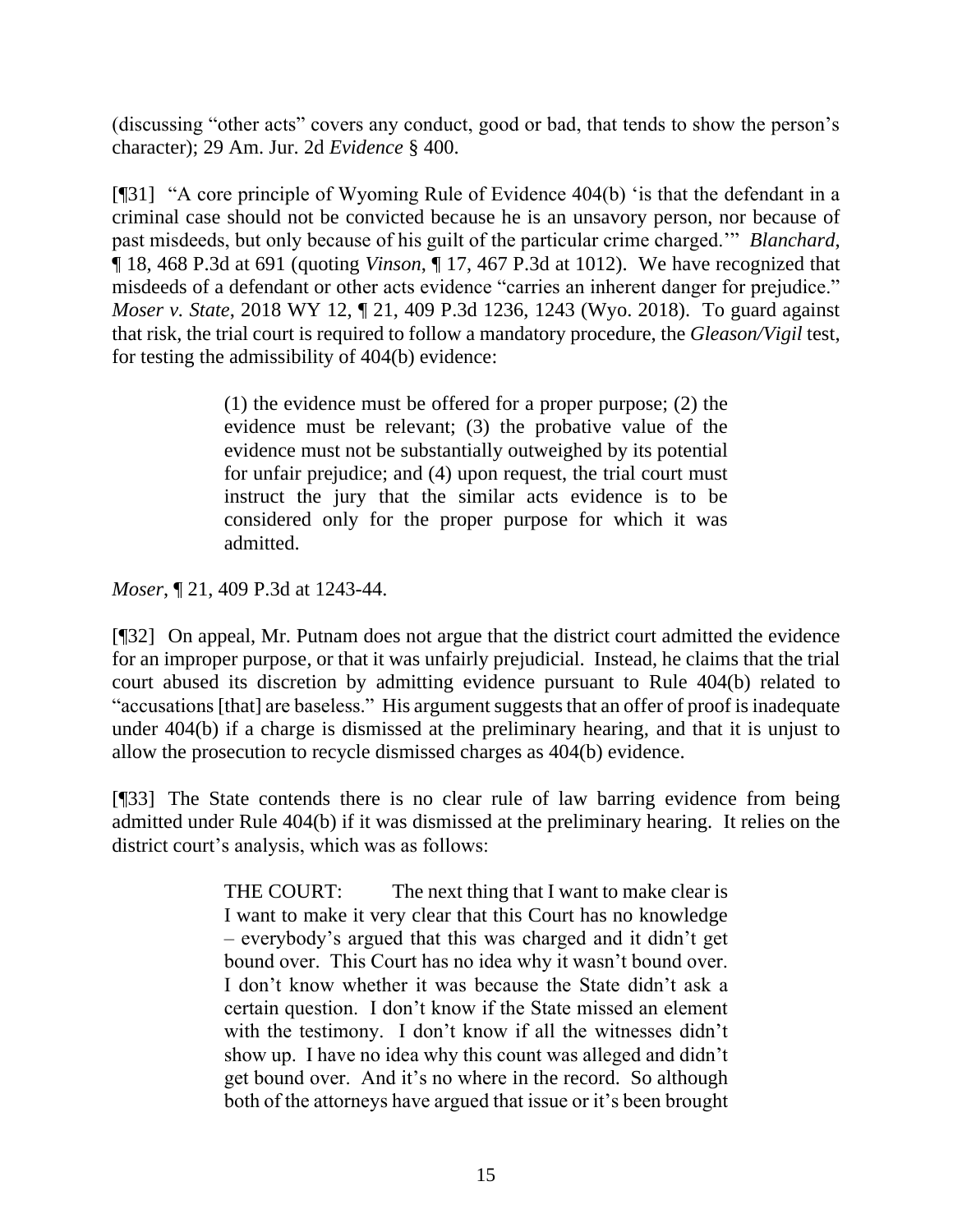up, that has nothing to do with this Court's decision in this matter.

[¶34] As the district court noted, there are many possible reasons why the charge relating to the September 10, 2018 incident was not bound over. The fact that the charge was not bound over does not necessarily mean that the incident did not occur, and Mr. Putnam never argues that.

[¶35] While the record does not tell us why the charge for the incident was not bound over, we note that "it is generally recognized that evidence of other crimes, wrongs, or acts [admitted under 404(b)] may include other alleged crimes, even though the charges were dismissed before trial, the records of the defendant's prior offense had been expunged or erased, or the defendant was acquitted of the charges in question." 29 Am. Jur. 2d *Evidence* § 402; 1 Mueller & Kirkpatrick, *Federal Evidence* § 4:28 (4th ed. May 2020 update) ("To begin with, we are talking about *acts* [under F.R.E. 404(b)], so it does not matter whether they were criminal or not, and certainly it does not matter whether they led to charges or convictions. Indeed, even prior criminal acts that led to charges resulting in an acquittal may be proved against the accused. What is important is the nature or quality of the prior act, not its criminality. Thus the act, and it is almost always a misdeed of some sort, need not be criminal, and if it *was* a crime, even if it led [to] conviction, that fact does not insure its relevancy or admissibility."); *see also Cercy v. State*, 2019 WY 131, ¶¶ 32-42, 455 P.3d 678, 689-93 (Wyo. 2019) (finding that intrinsic evidence of acquitted conduct is admissible under W.R.E. 404(b) if it survives a *Gleason/Vigil* analysis at the trial level).

[¶36] Some courts have reasoned that although a dismissal or acquittal may lessen the probative value of the evidence, such dismissal or acquittal alone does not render the evidence inadmissible since it only establishes the defendant has not been proven guilty beyond a reasonable doubt and evidence of other conduct does not need to be established beyond a reasonable doubt.<sup>4</sup> *See generally Cercy*, ¶¶ 32-42, 455 P.3d at 689-93; *State v. Jarman*, 604 S.W.3d 24, 44 (Tenn. 2020) ("[W]e bring Tennessee in line with the majority of states by holding that evidence of a defendant's conduct for which he was acquitted in

<sup>&</sup>lt;sup>4</sup> Following dismissal at a preliminary hearing, a prosecutor can refile a new charge on the same evidence, absent any motive to harass the defendant or impermissibly judge-shop to obtain a different result. *Anderson v. State*, 2014 WY 74, ¶¶ 24-25, 327 P.3d 89, 96-97 (Wyo. 2014); *Rathbun v. State*, 2011 WY 116, ¶ 22, 257 P.3d 29, 37 (Wyo. 2011). As we have recognized, a second examination of the charge is not a trial in any sense and does not implicate any protections afforded by the Double Jeopardy Clause. *Richmond v. State*, 554 P.2d 1217, 1221-22 (Wyo. 1976) ("The rule has long been that one preliminary hearing, unproductive for the State, does not prohibit another. . . . 'Such an examination is not a trial in any sense and does not operate to put the defendant in jeopardy.'") (quoting *United States ex rel. Rutz v. Levy*, 268 U.S. 390, 393, 45 S.Ct. 516, 517, 69 L.Ed. 1010 (1925)); *see also Thompkins v. McKune*, 433 F. App'x 652, 656 (10th Cir. 2011) ("Without risk of a determination of guilt, jeopardy does not attach, and neither an appeal nor further prosecution constitutes double jeopardy. We conclude that jeopardy had not yet attached at the time of [defendant's] preliminary examination. Consequently, his double-jeopardy argument predicated on the dismissal of the . . . charge at that examination must fail.") (internal citations omitted).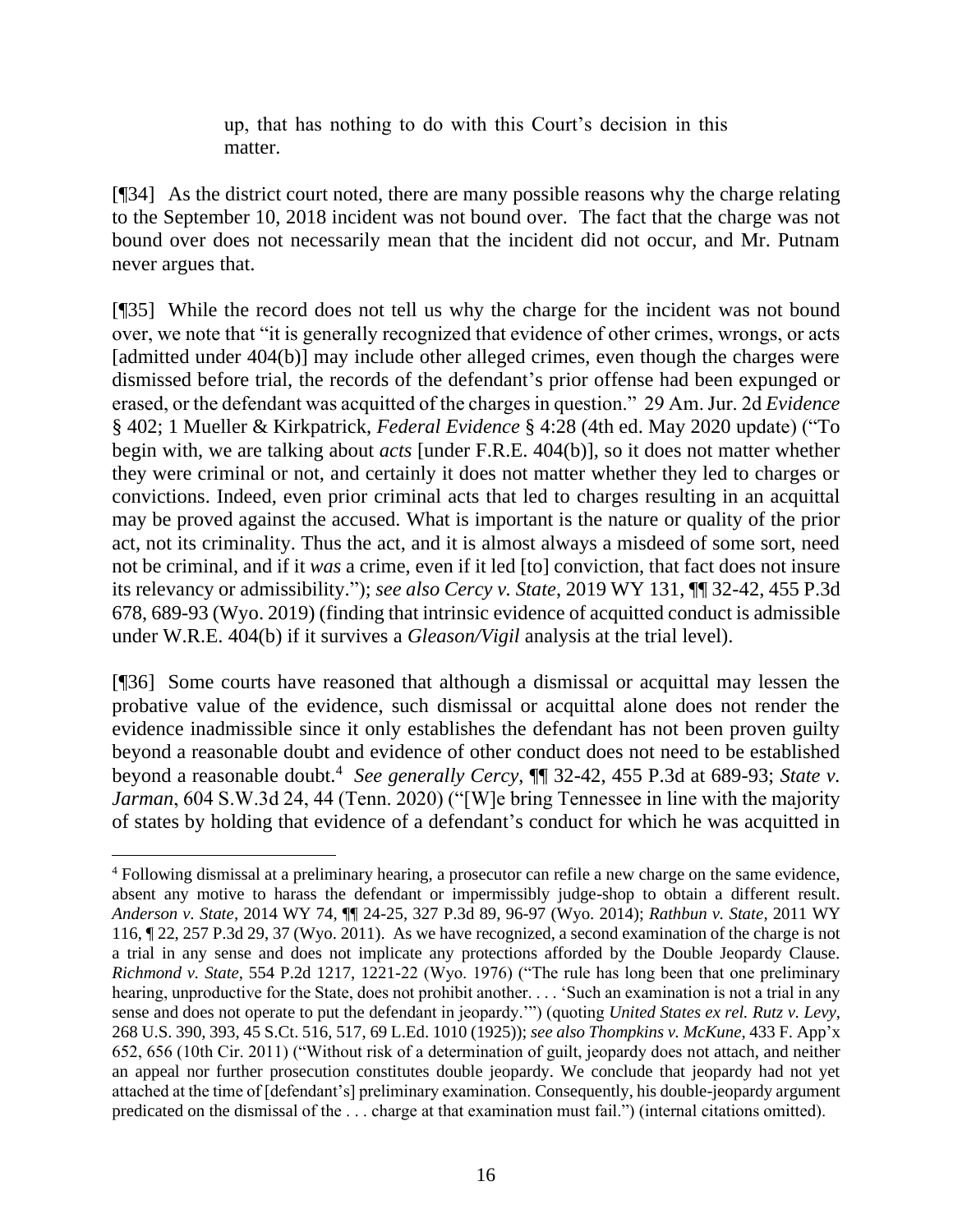a previous trial may be introduced in a subsequent trial on a different charge only after the evidence has met the requirements of Tennessee Rule of Evidence 404(b)."); *State v. Fields*, 299 So. 3d 126, 130 (La. App. 2020) (holding "the district court legally erred in denying the admission of the prior crimes evidence based solely on dismissal or acquittal of the charges" because a prior acquittal does not automatically prevent the State from introducing the acts in a subsequent trial, and the standard of proof for evidence of a defendant's prior acts for which he was acquitted is less than that required for conviction); *People v. Baldwin*, 17 N.E.3d 746, 760 (Ill. App. 2014) ("The mere fact of acquittal does not necessarily mean that defendant did not commit the alleged other offense; instead, it shows that the State was unable to prove every element of its case beyond a reasonable doubt. The fact that the State was unable to prove every element of the other offense beyond a reasonable doubt when that case was brought to trial does not automatically foreclose its subsequent admission as other-crimes evidence against the defendant in a different case; our supreme court has held that the proof of other-crimes committed by defendant need not be beyond a reasonable doubt but rather must be more than a mere suspicion." (internal citation and quotation marks omitted)); *Kinney v. People*, 187 P.3d 548, 554 (Colo. 2008) ("Prior act evidence can be admitted even though the defendant was acquitted of the criminal charges arising out of the act, provided that the trial court is satisfied by a preponderance of the evidence that the prior act occurred and the evidence otherwise complies with the four-prong test for admissibility under [Colorado evidence laws]." (internal citations omitted)); *State v. Smith*, 532 P.2d 9, 10 (Or. 1975) ("Acquittal alone, though it may lessen the probative value of the evidence of the other offense, does not render it inadmissible."); *cf.* 11 Minn. Prac., Evidence § 404.06 (4th ed. Oct. 2020 update) ("If the prior prosecution is not resolved on the merits and is dismissed for reasons such as the unavailability of a key witness, the alleged prior acts can be used if the proper foundation is laid.").

[¶37] Applying similar reasoning, the United States Supreme Court in *Dowling v. United*  States<sup>5</sup> found that admission of evidence from a prior alleged crime pursuant to F.R.E. 404(b), even though there was an acquittal, did not violate the criminal defendants' constitutional rights. 493 U.S. 342, 347-50, 110 S.Ct. 668, 671-73, 107 L.Ed.2d 708 (1990). It held "that the challenged evidence was nevertheless admissible because [defendant] did not demonstrate that his acquittal in his first trial represented a jury determination" that he did not commit the previous crime. *Id.* at 350, 110 S.Ct. at 673.

[¶38] Rule 404(b) is not limited to evidence of other crimes which resulted in convictions or an official determination that there is sufficient evidence that a crime occurred on a

<sup>&</sup>lt;sup>5</sup> "In construing Wyoming rules of procedure, where Wyoming and federal rules of procedure are similar, we have repeatedly looked to federal cases construing the federal rule as persuasive authority." *Johnson v. State*, 2009 WY 104, ¶ 14, 214 P.3d 983, 986 (Wyo. 2009) (citing *Bird v. State*, 901 P.2d 1123, 1129 (Wyo. 1995) ("[i]n our interpretation of our Wyoming Rules of Criminal Procedure having their source in the federal rules, we afford great persuasive weight to federal precedent")); *see also McGinn v. State*, 2015 WY 140, ¶ 43 n.11, 361 P.3d 295, 304 n.11 (Wyo. 2015) (Fox, J., specially concurring).